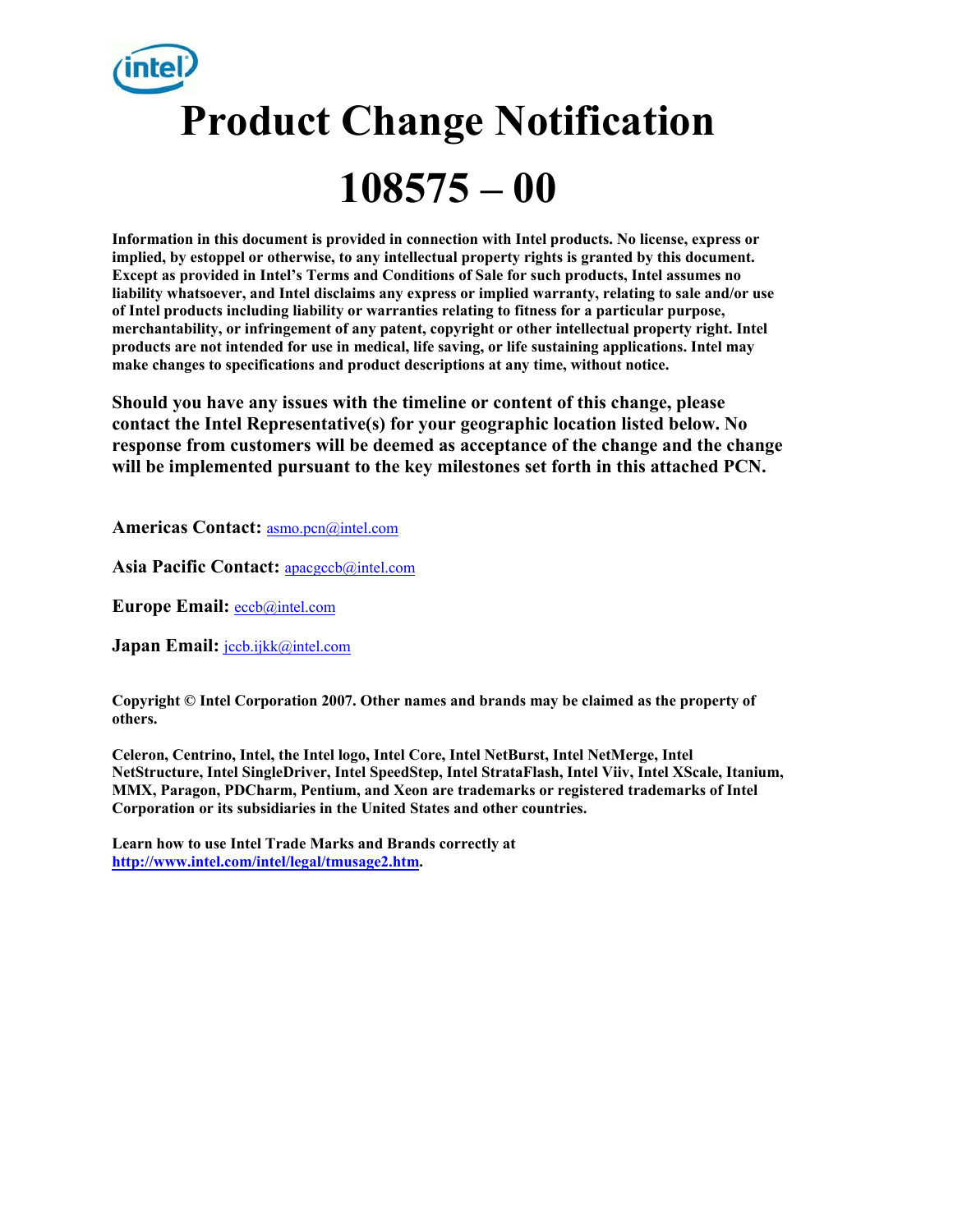

# **Product Change Notification**

| <b>Change Notification #:</b> | $108575 - 00$                                       |
|-------------------------------|-----------------------------------------------------|
| <b>Change Title:</b>          | Intel® Core <sup>™</sup> 2 Extreme Mobile Processor |
|                               | X7800, PCN 108575-00, Product Discontinuance,       |
|                               | <b>Mobile Tray Product Discontinuance</b>           |
| <b>Date of Publication:</b>   | <b>June 20, 2008</b>                                |

### **Key Characteristics of the Change:**

Product Discontinuance

#### **Forecasted Key Milestones:**

| <b>Product Discontinuance Program Support Begins:</b> | Jun 20, 2008 |
|-------------------------------------------------------|--------------|
| <b>Orders for Discontinued Products Become Non-</b>   | Aug 20, 2008 |
| Cancelable:                                           |              |
| <b>Product Discontinuance Demand To Local Intel</b>   | Aug 20, 2008 |
| <b>Representative:</b>                                |              |
| <b>Last Corporate Commit Product Hot List Date:</b>   | Oct 6, 2008  |
| <b>Last Product Discontinuance Order Date:</b>        | Oct 20, 2008 |
| <b>Last Product Discontinuance Shipment Date:</b>     | Dec 21, 2009 |

#### **Description of Change to the Customer:**

Market demand for the Intel® Core™ 2 Extreme Mobile Processor has shifted to higher performance Intel processors. The products identified in this notification will be discontinued and unavailable for additional orders after the "Last Product Discontinuance Order Date" (see "Key Milestones" above).

#### **Customer Impact of Change and Recommended Action:**

Please determine your remaining demand for these products and place your "Last Product Discontinuance Orders" in accordance with the "Key Milestones" listed above. The tray products listed on the "Products Affected/Intel Ordering Codes" table below will remain on Intel's Corporate Commit Process until the "Last Product Discontinuance Order Date." The "Last Corporate Commit Hot List" is the last date that customers may submit a request for product utilizing Intel's Corporate Commit Hot List Process (CCP). From date of PCN publication, interim booking and turnback deadlines apply per standard CCP process. The "Last Product Discontinuance Order Date" is the final day for customers to book the commits Intel has granted after the "Last Corporate Product Hot List Date".

# **Products Affected / Intel Ordering Codes:**

| <b>Marketing Name</b>                   |       |         | <b>Processor#   Frequency   Product Code</b> | <b>S-Spec</b> | MM#    | <b>Stepping</b> |
|-----------------------------------------|-------|---------|----------------------------------------------|---------------|--------|-----------------|
| Intel <sup>®</sup> Core <sup>TM</sup> 2 |       |         |                                              |               |        |                 |
| Extreme Mobile                          |       |         |                                              |               |        |                 |
| Processor                               | X7800 | 2.6 GHZ | LF80537GG0644M                               | S LA6Z        | 889794 | $E-1$           |

# **Reference Documents / Attachments:**

**Document: Location #:**